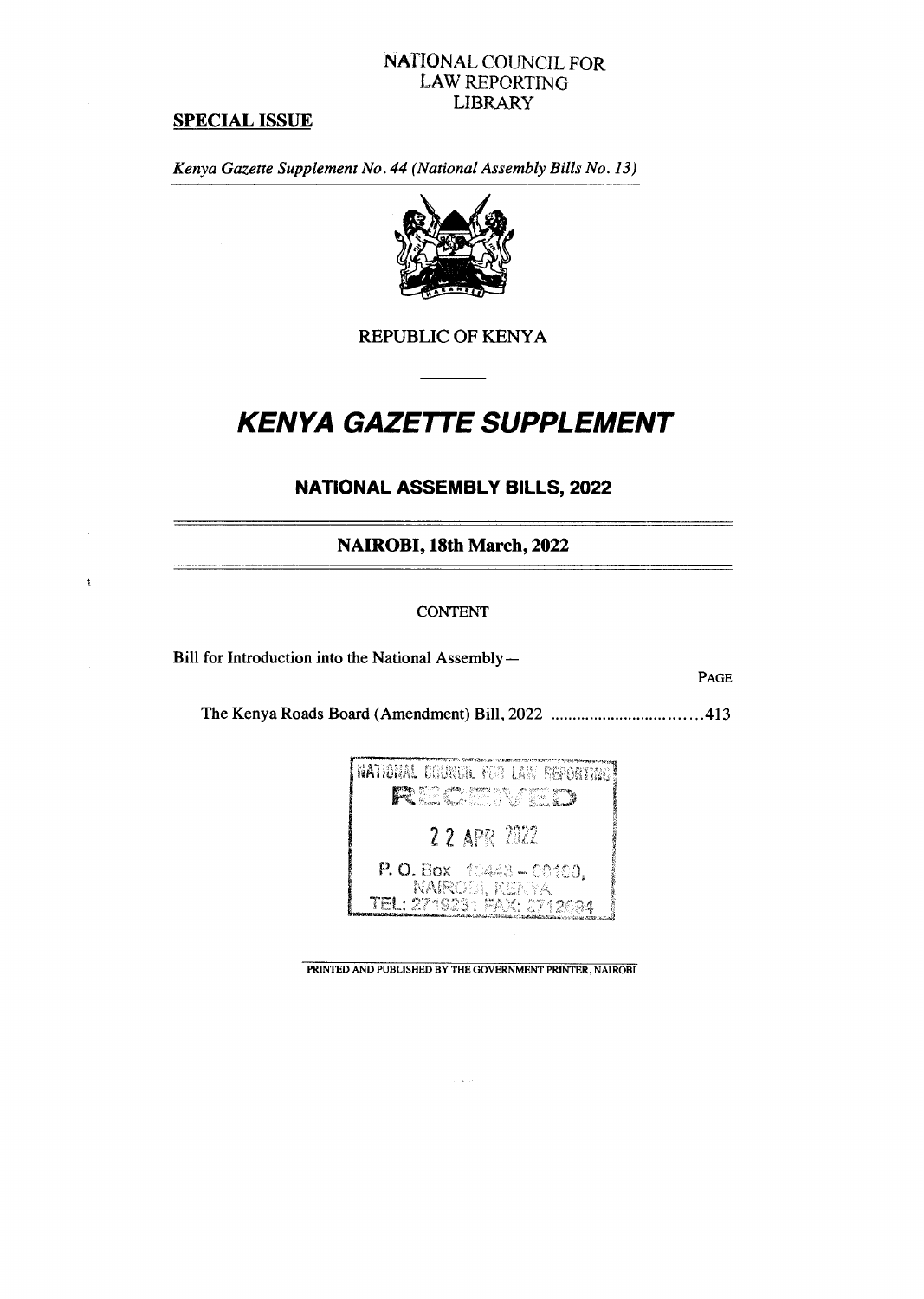#### **THE KENYA ROADS BOARD (AMENDMENT) BILL, 2022**

#### **A Bill for**

### **AN ACT of Parliament to amend the Kenya Roads Board Act, 2009 and for connected purposes**

**ENACTED** by the Parliament of Kenya as follows —

1. This Act may be cited as the Kenya Roads Board (Amendment) Act, 2022.

2. Section 6 of the Kenya Roads Board Act, 1999, is amended in subsection (2)—

(a) by deleting paragraph (c) and substituting therefor the following new paragraph —

"(c) manage the fund and allocate monies from the Fund in the following manner —

- (i) fifty per cent of the Fund allocated in accordance with paragraph (d); and
- (ii) fifty per cent of the Fund allocated for the purposes of section 32A (2)."
- (b) in paragraph (d) (i), by deleting the words "monies from the fuel levy" appearing immediately after the words "Constituency of the" and substituting therefor the words "allocated funds";
- (c) in paragraph (d) (ii), by deleting the words "monies from the Fund" appearing immediately after the words "percent of the" and substituting therefor the words "allocated funds";
- (d) in paragraph (d) (iii), by deleting the words "monies from the fuel levy" appearing immediately after the words "percent of the" and substituting therefor the words "allocated funds";
- (e) in paragraph (d) (iv), by deleting the words "monies from the fuel levy" appearing immediately after the words "percent of the" and substituting therefor the words "allocated funds"';
- (f) in paragraph (d) (v), by deleting the words "monies from the fuel levy" appearing

Amendment of

Short title.

section 6 of No. 7 of 1999.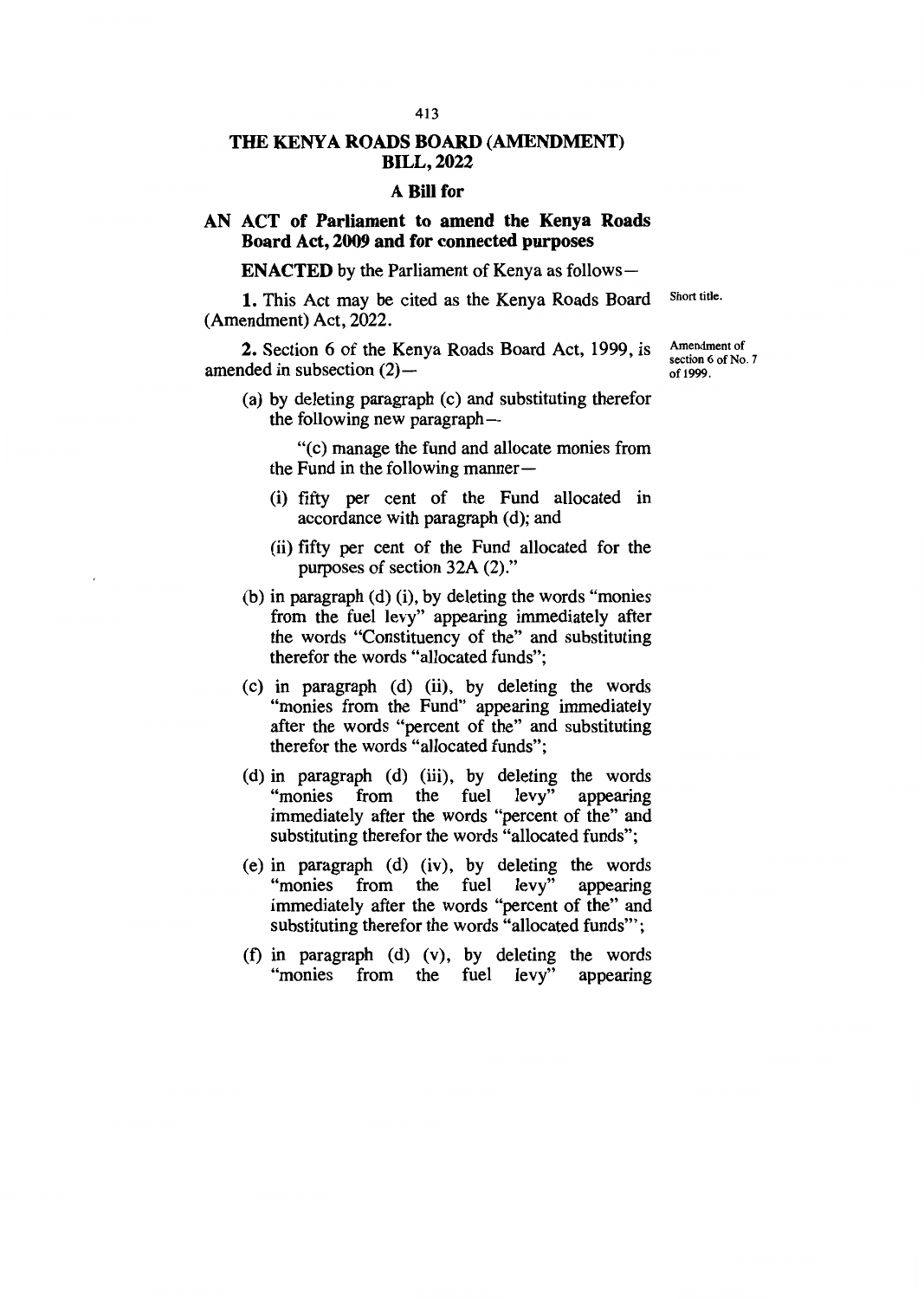immediately after the words "percent of the" and substituting therefor the words "allocated funds"; and

g) in paragraph (d) (vi), by deleting the words monies from the Fund" appearing immediately fter the words "percent of the" and substituting herefor the words "allocated funds".

 $\bar{z}$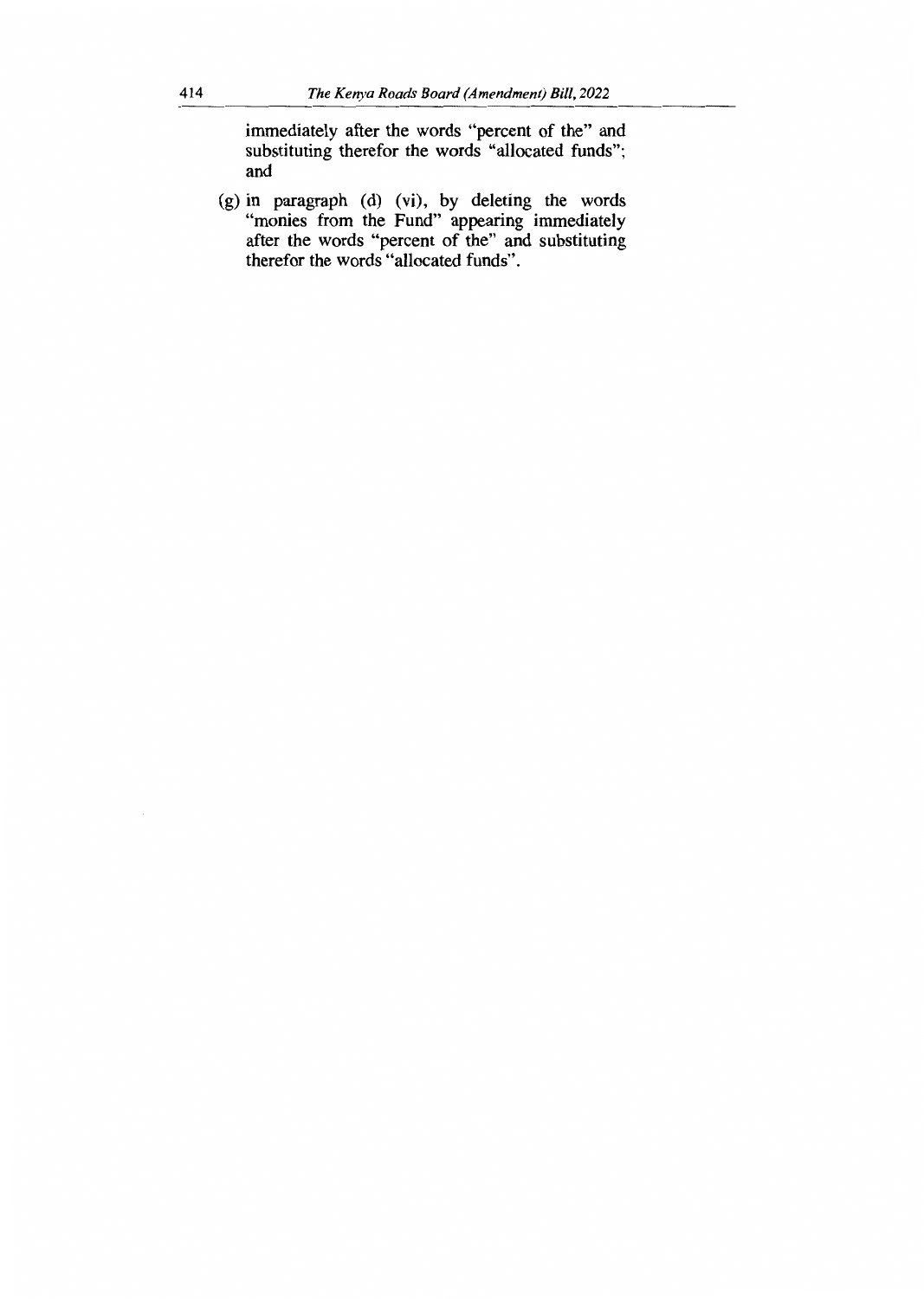#### **MEMORANDUM OF OBJECTS AND REASONS**

#### **Statement of objects and reasons for the Bill**

The principal object of this Bill is to amend Section 6 of the Kenya Roads Board Act, 2009 to enable the Board to manage the Kenya Roads Fund in a manner that allows it to better finance the construction and maintenance of roads.

#### **Statement on the delegation of legislative powers and limitation of fundamental rights and freedoms**

This Bill does not delegate any legislative power or limit any fundamental rights or freedoms.

### **Statement as to whether the Bill is a money Bill within the meaning of Article 114 of the Constitution**

The enactment of this Bill shall not occasion additional expenditure of public funds.

Dated the 5th January, 2022.

### DAVID PKOSING, *Chairperson, Transport, Public Works and Housing Committee.*

 $\overline{a}$  ,  $\overline{a}$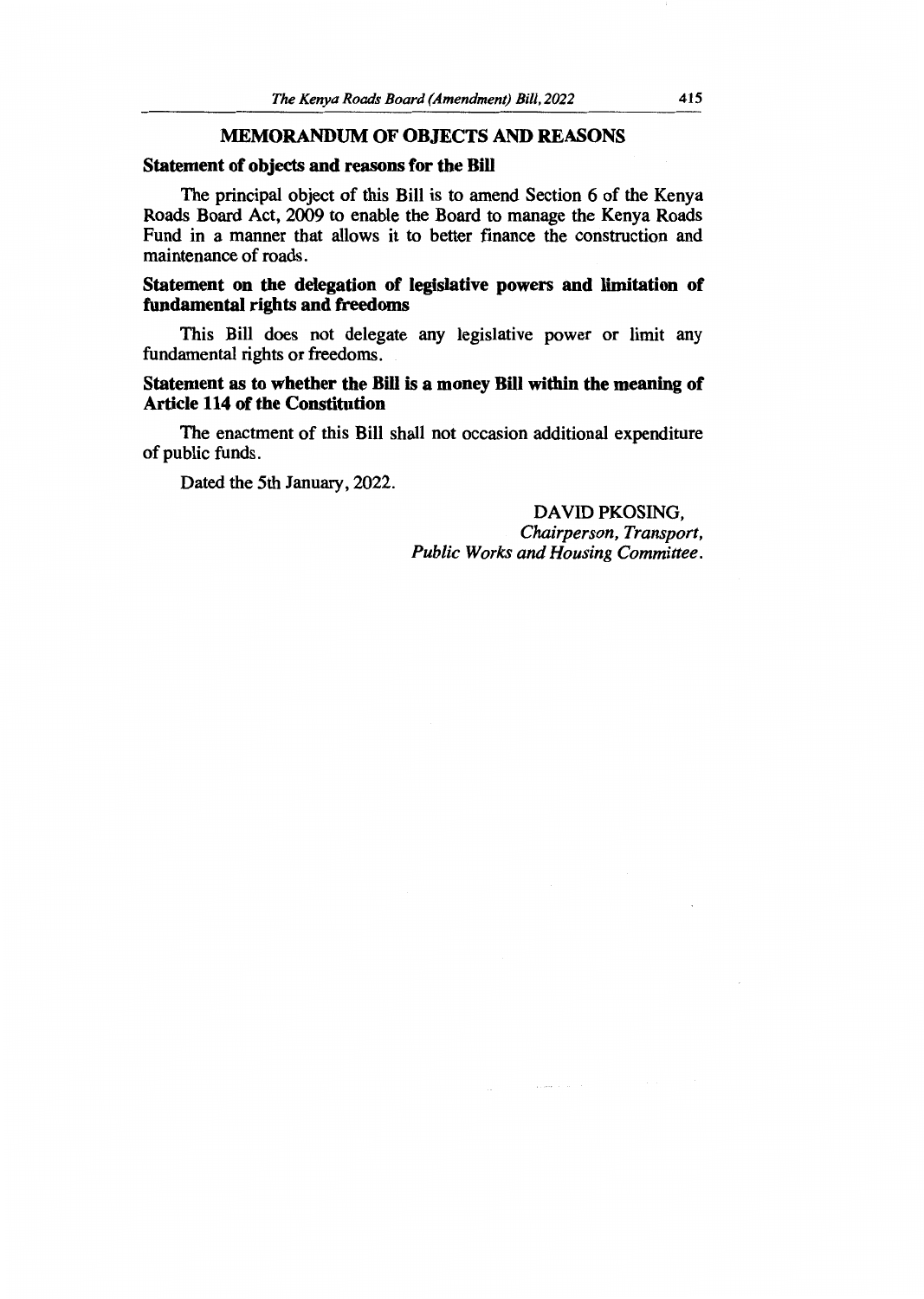*Section 6 of No. 7 of 2009 which it is proposed to amend—*

#### **Object and purpose of the Board**

**6.** (1) The object and purpose for which the Board is established is to oversee the road network in Kenya and coordinate the maintenance, rehabilitation and development funded by the Fund and to advise the Minister on all matters related thereto.

(2) Without prejudice to the generality of subsection (1), the Board shall—

- (a) co-ordinate the optimal utilisation of the Fund in implementation of programmes relating to the maintenance, rehabilitation and development of the road network;
- (b) seek to achieve optimal efficiency and cost effectiveness in roadworks funded by the Fund;
- (c) manage the Fund;
- (d) based on a five year road investment programme approved by the Minister and the Minister for Finance, determine the allocation of financial resources from the fuel levy required by road agencies for the maintenance, rehabilitation and development of the road network to ensure that the allocation of funds is pegged to specific categories of roads and that not less than—
	- (i) twenty-two percent, which shall be deposited into a special bank account to be called Constituency Roads Fund Account to be maintained by every Constituency of the monies from the fuel levy is allocated equally to all constituencies in the country to be administered by the Rural Roads Authority;
	- (ii) ten percent of the monies from the Fund is allocated for the maintenance or development of link roads between constituencies and to serve as Government counterpart funds in funding works on rural roads, to be administered by the Kenya rural Roads Authority and that the said percentum shall be equally distributed to the Constituencies where Kenya Rural Roads Authority has the mandate;
	- (iii) forty percent of the monies from the fuel levy is allocated in respect of the national roads to be administered by the National Highways Authority;
	- (iv) fifteen percent of the monies from the fuel levy is allocated in respect of the urban roads to be administered by the Urban Roads Authority; and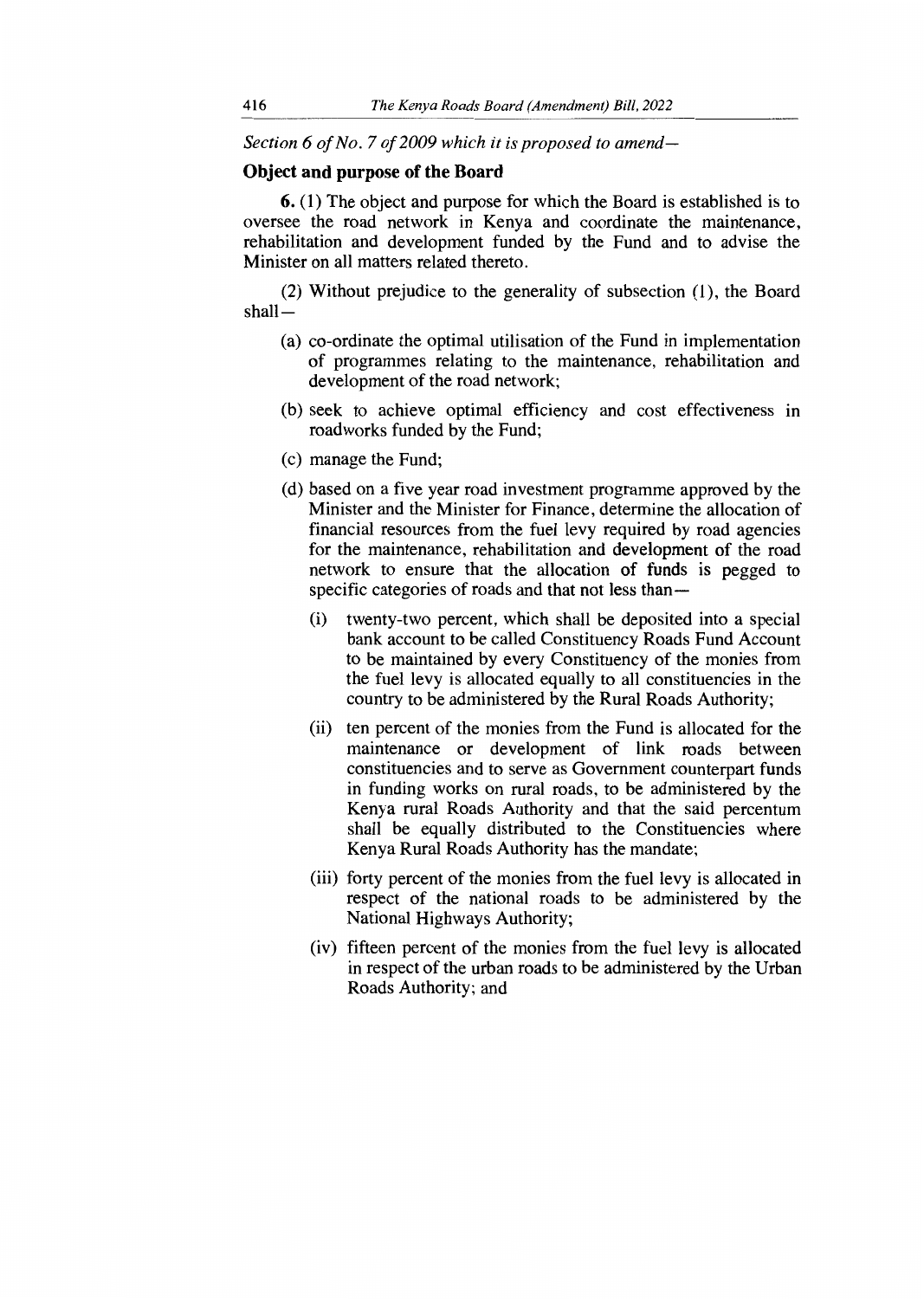- (iv) one percent of the monies from the fuel levy is allocated in respect of roads in national parks and reserves to be administered by the Kenya Wildlife Service, and
- (vi) a maximum of two percent of the monies from the Fund is allocated in respect of the recurrent expenditure of the Board under section 31(5);
- (e) ensure that the remainder of the monies from the Fund described in paragraph (d) shall be allocated annually by the Board with the approval of the Minister to road authorities based on an annual work programme derived from the five-year road investment programme approved by the Minister responsible for roads and the Minister for Finance;
- (f) ensure that a maximum of ten percent of all monies allocated to each road agency is utilized for development purposes by said agency;
- (g) monitor and evaluate, by means of technical, financial and performance audits, the delivery of goods, works and services funded by the Fund;
- (h) in implementing paragraph (g), pay due regard to public procurement and disposal regulations and additional guidelines issued or approved by the Minister;
- (i) recommend to the Minister appropriate levels of road user charges, fines, penalties, levies or any sums required to be collected under the Road Maintenance Levy Fund Act, 1993 and paid into the Fund;
- (j) recommend to the Minister such periodic reviews of the fuel levy as are necessary for the purposes of the Fund; and
- (k) identify, quantify and recommend to the Minister such other potential sources of revenue as may be available to the Fund for the development, rehabilitation and maintenance of roads;
- (1) the Highways Authority, the rural Roads Authority and the Urban Roads Authority may utilize such portion of monies received from the Fund for operational and administrative expenses as may be approved by the Minister on the advice of the Board:

Provided that such expenditure shall not in any year exceed, as a proportion of the projected annual expenditure of the Fund —

(i) in the case of the Highways Authority, four percent;